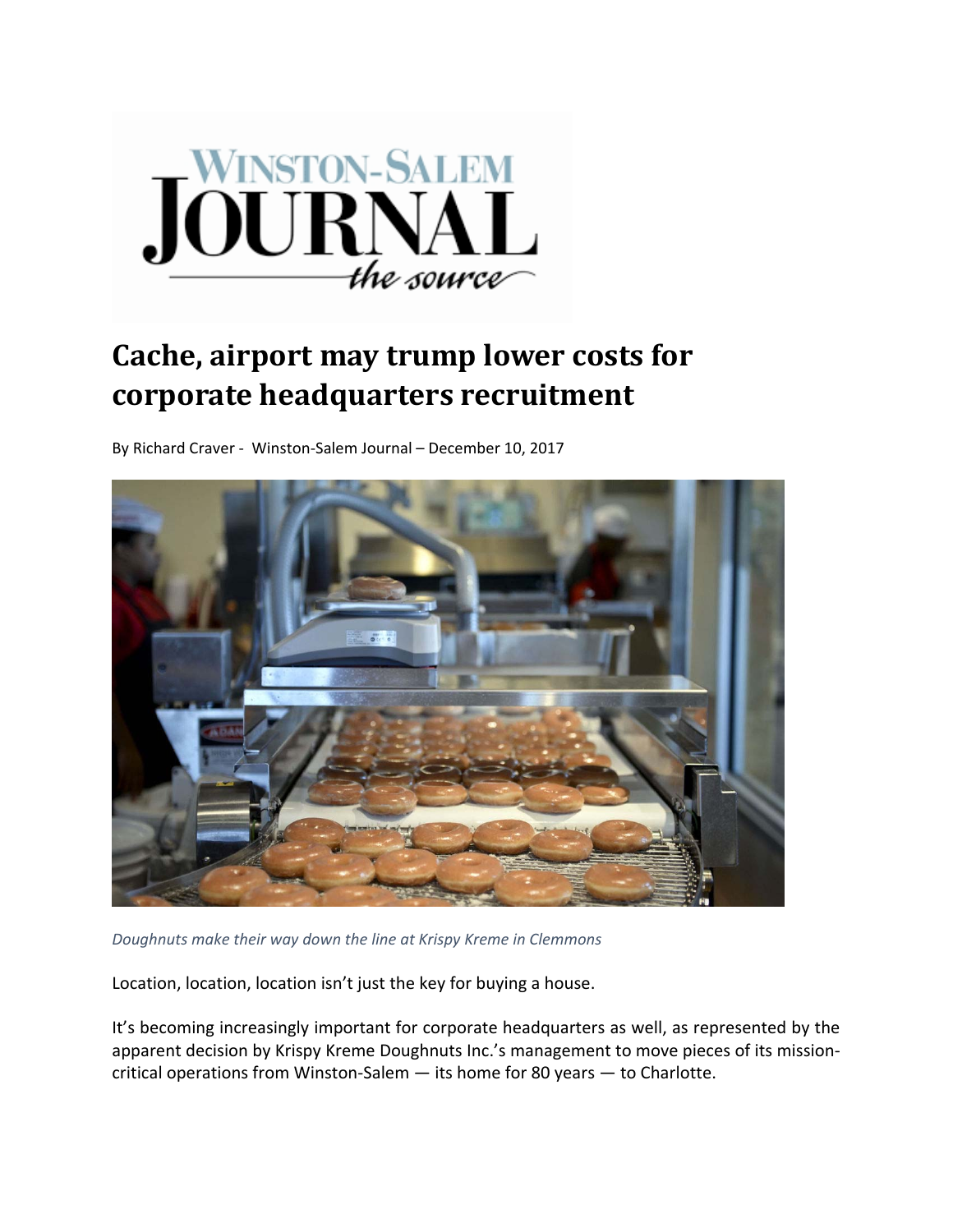The company has not disclosed what corporate units will be moved to Charlotte and where it will plant its flag.

Sources have told the Journal that senior management, marketing, training, construction and design employees would be among those moving to Charlotte or being hired there, while finance and information technology jobs would be moving to a smaller space in Winston‐Salem.

The planned shift raises the questions of how much is Krispy Kreme willing to pay for the cachet of having an operational address in Charlotte and London and tapping into their talent pools for digital and technology workers, compared with the lower cost of doing business in Winston‐ Salem.

Krispy Kreme also will become a smaller fish in a bigger corporate pond in Charlotte, compared with being a stalwart in Winston‐Salem.



*Krispy Kreme Headquarters Pictured on Knollwood Street*

Krispy Kreme acknowledged in a statement Wednesday that entering different workforce markets is critical to its digital and global transformation even as it reaffirmed its pledge to keep its global headquarters in Winston‐ Salem.

"We told employees that as we chart our path forward, we know that the structure we have today is not the structure we will need to accomplish this ambitious mission," according to the statement.

"In order to best position our talent and infrastructure to enable that growth, we are making necessary, but difficult, changes to our business."

The Charlotte move appears to have the blessing of JAB Holdings Inc., Krispy Kreme's privately held parent company that's based in Luxembourg.

Analysts and economists speculate that the Krispy Kreme move could foreshadow a larger domestic strategy by JAB that brings the headquarters of affiliated food companies to Charlotte, such as Caribou Coffee and Einstein Bagels. Krispy Kreme shares its chief executive of 17 months, Mike Tattersfield, with Caribou.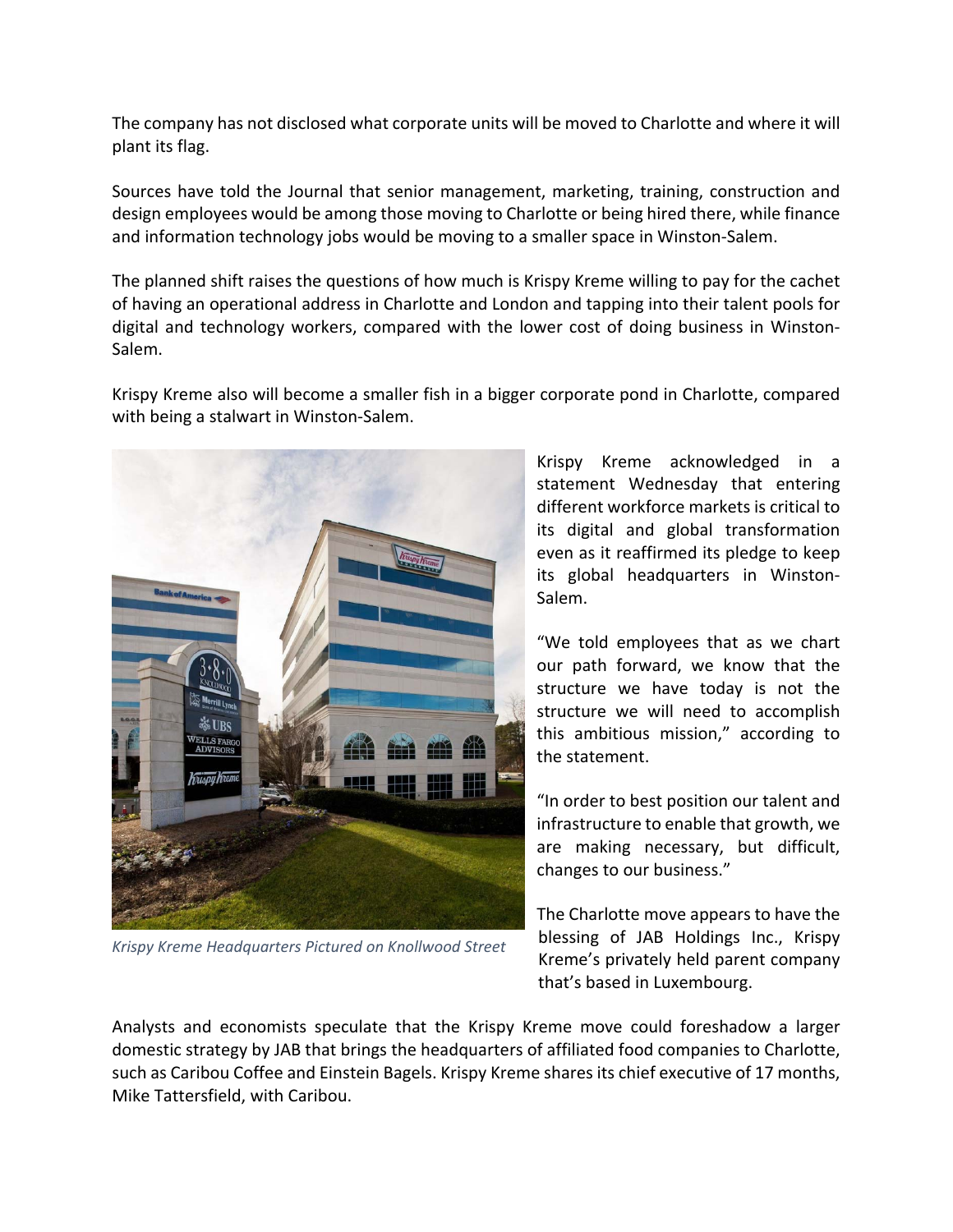Spurring part of the speculation has been the news that Tattersfield, and his wife, Christine, spent \$1.37 million to buy a house on Lake Norman in Cornelius, according to real‐estate records.

## **Corporate competition**

The recruitment of corporate headquarters are "now in play like never before," said John H. Boyd, a principal in The Boyd Co. Inc., a New Jersey site‐location consulting company.

"As companies continue to examine their bottom line in response to global competition and the uneven economic recovery, their focus is increasingly turning to the remaining piece of the restructuring pie — the corporate headquarters," Boyd said.

"Just ask Fairfield, Conn.,still reeling from General Electric's announcement that it will be moving its headquarters to Boston, or Bergen County, N.J., faced with the loss of its prized Mercedes corporate head office to Atlanta."

As for the planned Krispy Kreme operational move, Boyd said "it's more angst for the Triad and a sugar high for Charlotte, which has always focused a big part its economic development program on attracting corporate headquarters."

Boyd said the "elephant in the room" when comparing Charlotte and the Triad for a corporate headquarters is a truly international airport.

"Charlotte Douglas International's robust hub schedule is a real key, especially as it relates to nonstop flights to London, and connections to JAB Holdings Co.'s top executives in Luxembourg provided by American, British Airways and Finnair," Boyd said.

That access trumps an overall 7 percent lower cost to operate a corporate headquarters in the Triad than in Charlotte, Boyd said.

"Class A rental rates in Charlotte average \$28 a square foot and are as high as over \$40 in some premier areas of the office market," Boyd said. "The average cost range for Class A space in the Triad region is \$20 to \$21.75 a square foot.

"Sales taxes are also lower in the Triad at 6.75 cents per \$1 vs. \$7.25 in Charlotte."

When asked how the Triad can compete to retain and recruit corporate headquarters, Boyd said "one thing could be to leverage the redevelopment momentum being demonstrated by downtown Winston‐Salem."

"It can focus on more entrepreneurial head offices that leverage the region's lower operating cost profile, positive business climate and the downtown appeal — especially to the coveted millennial workforce — of the emerging new Winston-Salem."